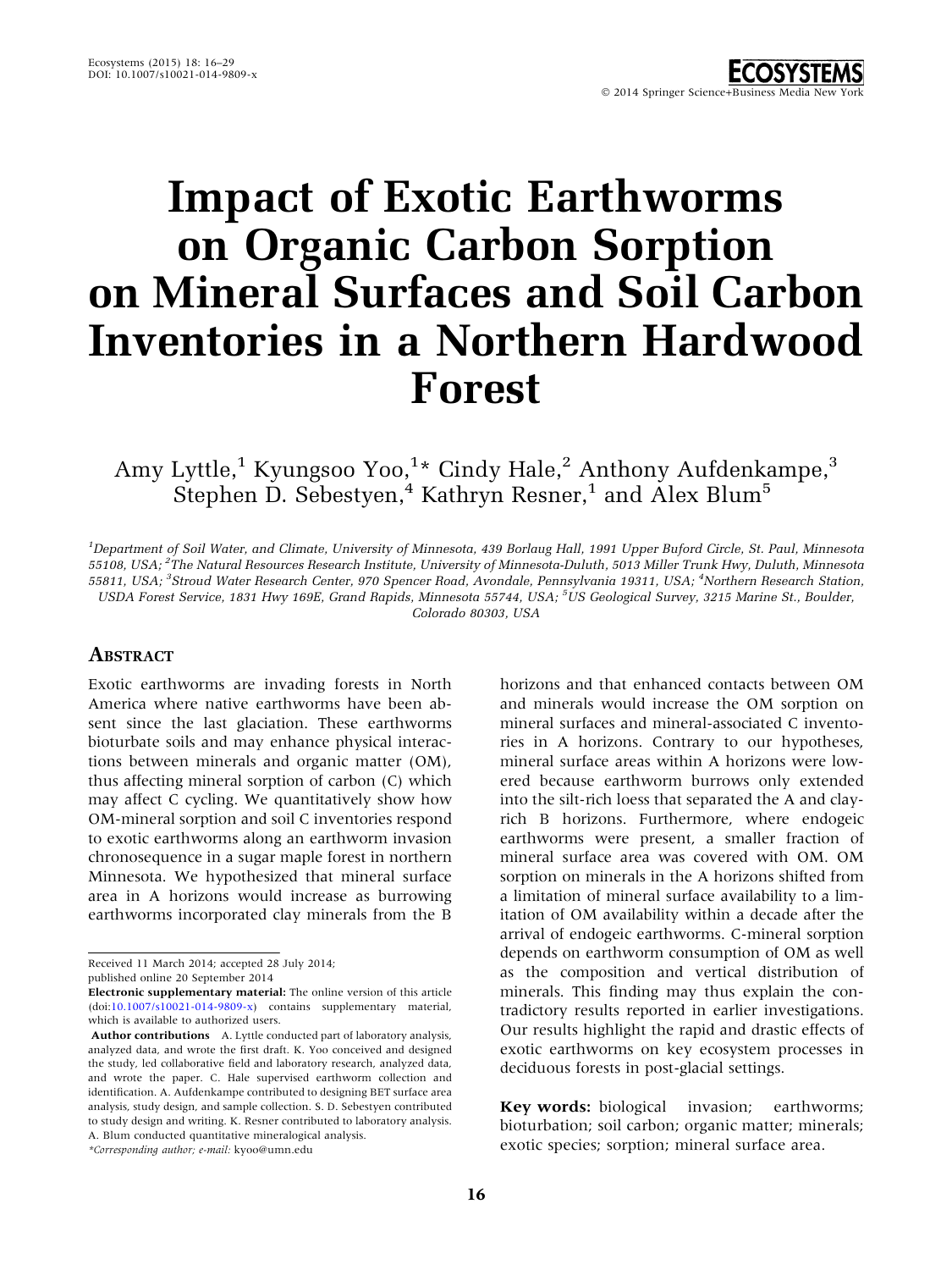#### **INTRODUCTION**

Earthworms are common in temperate and tropical ecosystems (Hendrix and others [2008](#page-13-0)) and among the best-known ecosystem engineers (Crooks [2002\)](#page-12-0). Although they are not native species, exotic earthworms have invaded previously glaciated forests in North America (Hendrix and others [2008\)](#page-13-0). Over past centuries, human activities such as agriculture, dumping of unused fishing bait, logging, recreation, transport of earthworm, and cocoon-infested soils have dramatically accelerated the areal expansion of exotic earthworms into postglacial soils (for example, Hendrix and Bohlen [2002\)](#page-13-0). Once introduced, exotic earthworms have substantially modified soil morphology and nutrient cycling (Alban and Berry [1994;](#page-12-0) Scheu and Parkinson [1994a,](#page-13-0) [b](#page-13-0); Bohlen and others [2004a,](#page-12-0) [c](#page-12-0); Frelich and others [2006](#page-12-0); Hale and others [2008\)](#page-13-0). In northern hardwood forests in North America, exotic earthworms have had effects on soil carbon (C) and nitrogen cycling (Hale and others [2005a](#page-13-0); Frelich and others [2006;](#page-12-0) Bohlen and others [2004b](#page-12-0), [c](#page-12-0); Hale and others [2008](#page-13-0)) and caused the decline of native understory plant communities (Alban and Berry [1994](#page-12-0); Scheu and Parkinson [1994b;](#page-13-0) Gundale [2002;](#page-12-0) Bohlen and others [2004c](#page-12-0); Hale and others [2005a,](#page-13-0) [b](#page-13-0), [2006\)](#page-13-0).

Studies generally find that exotic earthworms cause a loss of the leaf litter layer in post-invasion forests. Nonetheless there are contrasting effects of exotic earthworms on C inventories within mineral soils that may arise from differences among locations and stages of earthworm invasion, highlighting a need for a process-based understanding of the effects of exotic earthworms on soil C turnover. Decades of research have converged on a consensus that long-term retention of OM in soils is primarily controlled by OM-mineral interactions (for example, Torn and others [1997](#page-13-0); Schmidt and others [2011\)](#page-13-0). Minerals protect C by occluding OM and together they cohere to form mineral aggregates (Baldock and Skjemstad [2000](#page-12-0); von Lutzow and others [2006\)](#page-13-0).

Here we focus on OM sorption on minerals surface as a key ecosystem process that may be strongly affected by exotic earthworms. To sorb organic matter onto mineral surfaces, minerals and organic matter must have physical contact, which requires turbation. Nonetheless, little is known about how this process is altered by bioturbation. Plant C inputs and C concentrations are typically high in surface soils, whereas secondary clay minerals presumably with high specific surface area (SSA) tend to be more abundant in illuvial horizons at deeper depths. Therefore we conceptualize that many soils have a capacity for OMmineral sorption that is limited by physical contact and that bioturbation may mix OM in the forest floor and clay minerals in subsoils, facilitating OMmineral sorption. This basic premise underlies our approach to scale up nano-scale C-mineral sorption (for example, Remusat and others [2012\)](#page-13-0) to wholeecosystem processes that determine soil C cycling and budgets.

We studied an earthworm invasion chronoseqeunce in a sugar maple forest of northern Minnesota. Along this chronosequence, different functional groups of earthworms have longitudinally progressed at different rates, and systematic responses of soil C contents and N and P availability to arrivals of different earthworm functional groups have been well established (Hale and others [2005a](#page-13-0), [b](#page-13-0), Hale and others [2006](#page-13-0)). In exploring effects of earthworm bioturbation on C-mineral sorption, this detailed background information allowed us to systematically develop a soil sampling scheme that would balance:

- Existing knowledge of the distribution of earthworm functional groups and invasion sequence,
- Labor-intensive deep soil sampling, which severely limited sample size, and,
- Multi-faceted laboratory analyses, which were labor and time consuming.

We attempted to better understand the mechanisms and changes in magnitudes of OM sorption to mineral surface along an earthworm invasion chronosequence. We tested two specific hypotheses: (1) Burrowing earthworms increase mineral SSA in the A horizon by incorporating clay minerals from the underlying clay-rich B horizons; (2) earthworms that actively mix the A horizon increase OM sorption on mineral surfaces and thus increase mineral-sorbed soil C inventories.

## **METHODS**

## Study Site

The study site was a hardwood forest dominated by sugar maple (Acer saccharum) and basswood (Tilia americana) within the Chippewa National Forest in Northern Minnesota, USA. The climate is humid, continental, and cold temperate, with a mean annual temperature of 4  $^{\circ}$ C (Minnesota State Climatology Office [2003](#page-13-0)). The mean annual precipitation is 50–65 cm, with the growing season varying between 100 and 120 days (Adams and others [2004](#page-12-0)). The surficial geology of the site includes Guthrie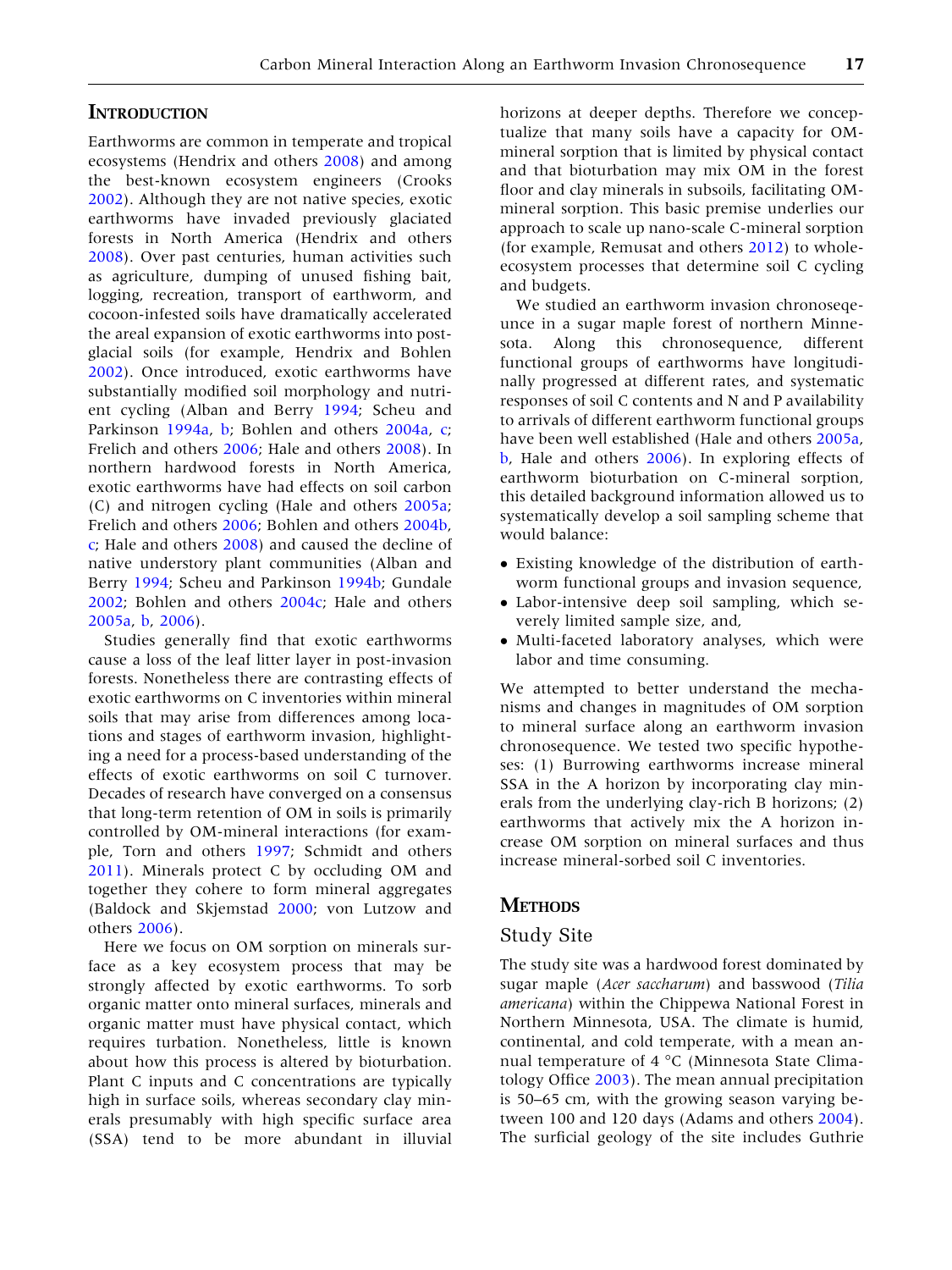glacial till overlain by a silt loam loess layer of varying depths (Adams and others [2004](#page-12-0)). The land surface is gently rolling and seasonal wetlands are present in some depressions.

Earthworm-free soils had an O horizon and a thin A horizon. The forest litter layer was over 5 cm thick in earthworm-free areas. The A horizons, rarely exceeding 5 cm in thickness in earthwormfree areas, had many fine roots. Prior to earthworm invasion, the A horizon materials had a weak very fine granular structure and very fine sandy loam texture. The A horizon was underlain by a thick  $(\sim$ 30 cm) silty layer with uniform thickness, mineralogy, texture, and pH which we refer to as loess. Between the loess layer and the underlying calcareous glacial till, we found a clay-rich B horizon. The loess materials had a very fine sandy loam texture and fine roots were present. Depths to carbonate rich glacial till ranged from 90 to 160 cm. The 200-m long transect extended from an earthworm-infested area located 145 m away from a secondary road into the forest where earthworms were nearly absent (Figure 1).

# Soil Sampling

Large soil pits (1.5  $\times$  1.5  $\times$  1.5 m) were excavated in 2009 to 20–30 cm below soil-glacial till boundaries ( $\sim$ 100 to 150-cm depths) at 0, 50,100, 150, 160, and 190 m along a transect (Figure 1). Soil samples were collected from the excavated pits in 2.5-cm increments in the A horizon, 5-cm increments in the loess layer, and 10-cm increments in the B horizon. Bulk densities were determined for core samples from each horizon that were collected using a sliding hammer corer, dried, and weighed. In 2011, soil cores with internal diameters of 3.2 cm and lengths of 30 cm were collected adjacent to all plots along transect B (Figure 1) to measure thicknesses of A horizons and loess layers.

# Earthworm Sampling and Identification

Earthworm biomass and speciation were quantified at 10-m intervals along transect B (Figure 1) in 2009. Earthworms were collected from  $0.3 \text{--} m^2$ subplots using liquid mustard extraction (Lawrence and Bowers [2002;](#page-13-0) Hale and others [2005a\)](#page-13-0). We sampled earthworms during September when earthworms were sexually mature and easier to identify. Collected earthworms were euthanized in 70 % isopropyl and preserved in 10 % formalin. Earthworm taxonomy was determined following Schwert ([1990\)](#page-13-0), Reynolds [\(1977](#page-13-0)), and Hale [\(2007](#page-13-0)). Ash-free dry (AFD) earthworm biomasses were calculated from the regression model developed by Hale and others [\(2004](#page-13-0)).

Earthworms were classified into three functional groups based upon feeding and dwelling habits. The epigeic group fed and dwelled in leaf litter without burrowing into mineral soils. Earthworms that dwelled within shallow mineral soils were in the endogeic functional group. These earthworms ingested mineral soil and digested organic matter. The endogeic group also created a system of connected non-permanent burrows in the mineral soil.



Figure 1. Earthworm invasion chronosequence. Grey circles show the soil pits that were excavated in 2009. Of all the locations shown with *black circles* and studied by Hale and others ([2005b\)](#page-13-0), 19 points along transect B were used for earthworm sampling in 2009 and were probed in 2011 to measure A horizon thicknesses. The soil pit at O meter was excavated in the transect A to avoid a wetland. The start of the transect (that is, Distance = 0 m) was  $145$  m from the road. The figure includes the road only to illustrate the source area and direction of exotic earthworms.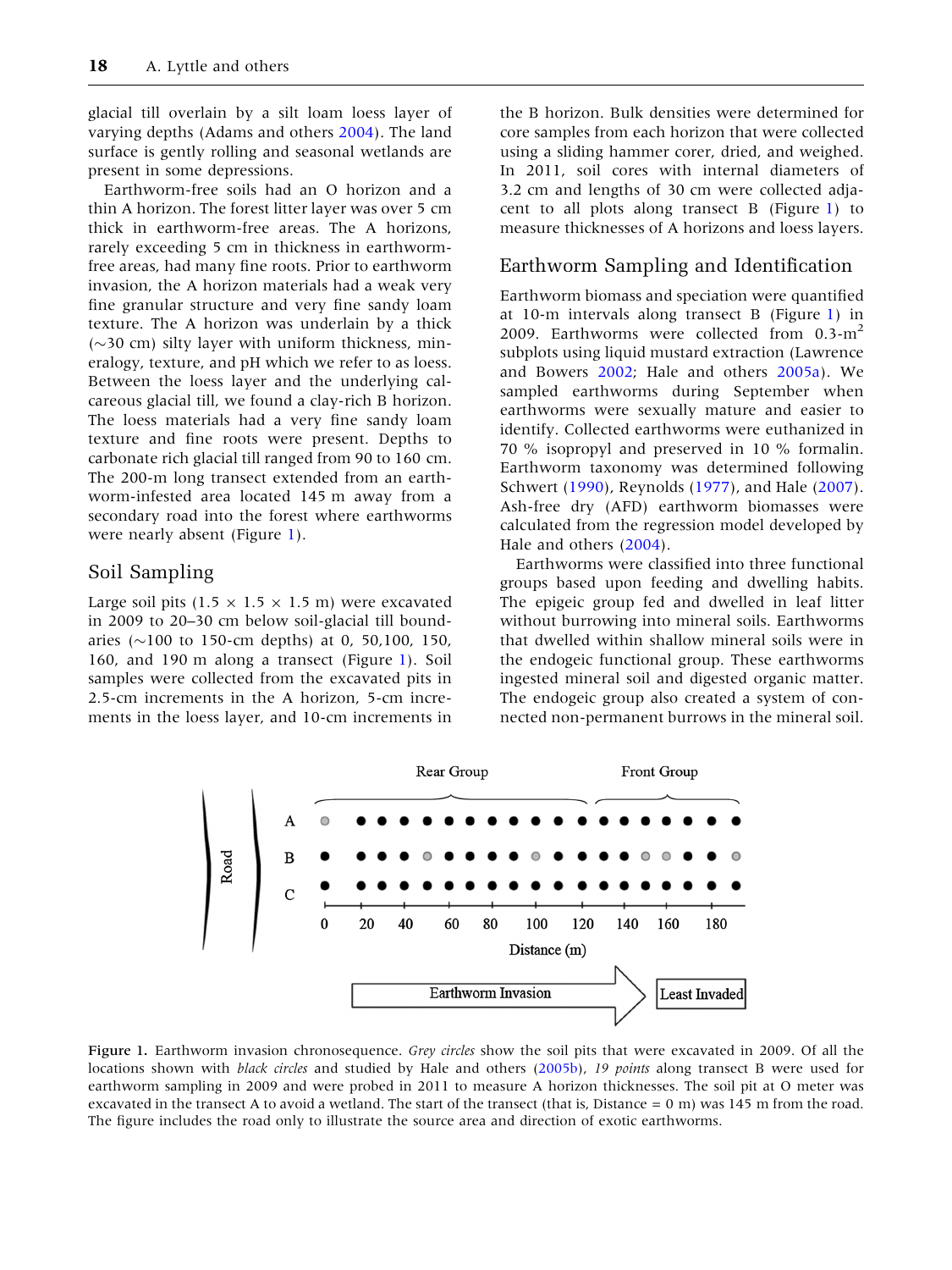Finally, anecic earthworms fed on surface litter and pulled litter into their deep permanent burrows in mineral soils. Various earthworm species and their biomasses within each functional group at this site were described in Hale and others [\(2005b\)](#page-13-0).

## Carbon Content Measurements and Density Fractionation

To quantify mineral-associated C inventories—in addition to total C inventories—in A horizons, eighteen soil samples  $(\sim$ 3 samples within the A horizons at each pit) across the invasion gradient were selected for density fractionation. Samples were wet sieved (2 mm), which may disintegrate macroaggregates. This process, however, would not interfere with our focus on mineral sorption of C instead of C occlusion in aggregates. Regardless, the coarse fraction  $(>2$  mm) was less than 5 % (by mass) of samples. Approximately 10 g of the fine fraction (<2 mm) samples were air-dried, lightly ground using a rolling pin for 3 min, and dry sieved ( $250 \mu m$ ) to selectively remove fine roots. Soil samples were then mixed with 2.0 g  $\text{cm}^{-3}$  sodium polytungstate (Torresan [1987](#page-13-0)) and placed on a shaker for 2–3 h at room temperature. Based on Sollins and others  $(2009)$  $(2009)$ , a density of 2.0 g cm<sup>-3</sup> was used to remove organic debris and to focus on OM associated with mineral surfaces. Settled materials were retrieved and rinsed with deionized water until electrical conductivity of the solution was  $\leq 50 \mu S \text{ cm}^{-1}$  (Eusterhues and others [2005](#page-12-0)). The samples were then oven dried at 60  $^{\circ}$ C.

Oven-dried soil samples were treated with hydrochloric acid to remove carbonate prior to analysis. Soil organic C contents for bulk and density fractionated soil samples were determined by a VarioMax CN Elemental Analyzer at the Agricultural Research Station (USDA-ARS) facility at the University of Minnesota. Carbon contents in soil and leaf litter were measured on duplicate 0.5 g samples.

#### Specific Surface Area Measurements

Specific mineral surface area (SSA) was measured for fine fraction  $(< 2$  mm) soil samples using a TriStar 3020 Surface Area and Porosity Analyzer in the Department of Soil, Water, and Climate at the University of Minnesota. Based on the Brunauer– Emmett–Teller (BET) theory (Webb and Orr [1997](#page-13-0)), isotherm data were collected at 11 different pressure points at the boiling temperature of liquid nitrogen (that is, 77 K), using  $N_2$  as an adsorbent

gas. Each sample weighed approximately 1.5 g. Samples were degassed prior to analysis to remove any excess water and contaminants on the surfaces: samples were heated at 150  $^{\circ}$ C and purged by N<sub>2</sub> gas for 4–6 h.

After initial SSA analysis of untreated soil, OM was removed from the same samples to reveal the mineral surface covered by OM. The OM-removed samples were then subject to the same SSA analysis. For removing OM from soil or sediment samples, we adopted the procedures used in Wagai and others [\(2009](#page-13-0)) where OM is removed by muffling samples at 350  $\degree$ C for 12 h.

#### Iron and Aluminum Oxides Extractions

Because pedogenic crystalline and amorphous Fe/ Al oxides have large specific surface areas (Eusterhues and others [2005;](#page-12-0) Kaiser and Guggenberger [2007\)](#page-13-0) and affect carbon turnover (Torn and others [1997\)](#page-13-0), we measured extractable Fe and Al on selected soil samples from heavily invaded (0 and 50 m) and minimally invaded (160 and 190 m) soils. Samples from three depths in the A horizons were analyzed. Soil samples of 0.75 g were mixed with sodium dithionite, sodium citrate, and sodium bicarbonate to remove both crystalline and noncrystalline Fe/Al oxides in the soil (Holmgren [1967\)](#page-13-0). Extracts were then analyzed with an Inductively Coupled Plasma Atomic Emission Spectrometer (ICP-AES) at the Research Analytical Laboratory at the University of Minnesota [\(http://](http://ral.cfans.umn.edu/) [ral.cfans.umn.edu/](http://ral.cfans.umn.edu/)). The non-crystalline Fe oxide pool was estimated by ammonium oxalate dark extraction (McKeague and Day [1966](#page-13-0)). Soil samples of 0.5 g were mixed with 50 mL of ammonium oxalate at pH 3 in dark bottles and were placed on shaker for 4 h. Later, samples were centrifuged and aliquots of the extracts were analyzed by ICP-AES.

#### Quantitative XRD

To constrain the mineralogical source of surface area, 1-g soil samples were ground with a zinc oxide standard. Using a Siemens D500 instrument at the United States Geological Survey, Boulder, CO, XRD spectra were collected from  $5^{\circ}$  to  $65^{\circ}$   $2\theta$ with Cu and K<sub>a</sub> radiation. Using the RockJock program, mineral concentrations were determined according to Eberl [\(2003](#page-12-0)). Given that errors associated with quantitative XRD are difficult to estimate, we interpret the results to be rough estimates.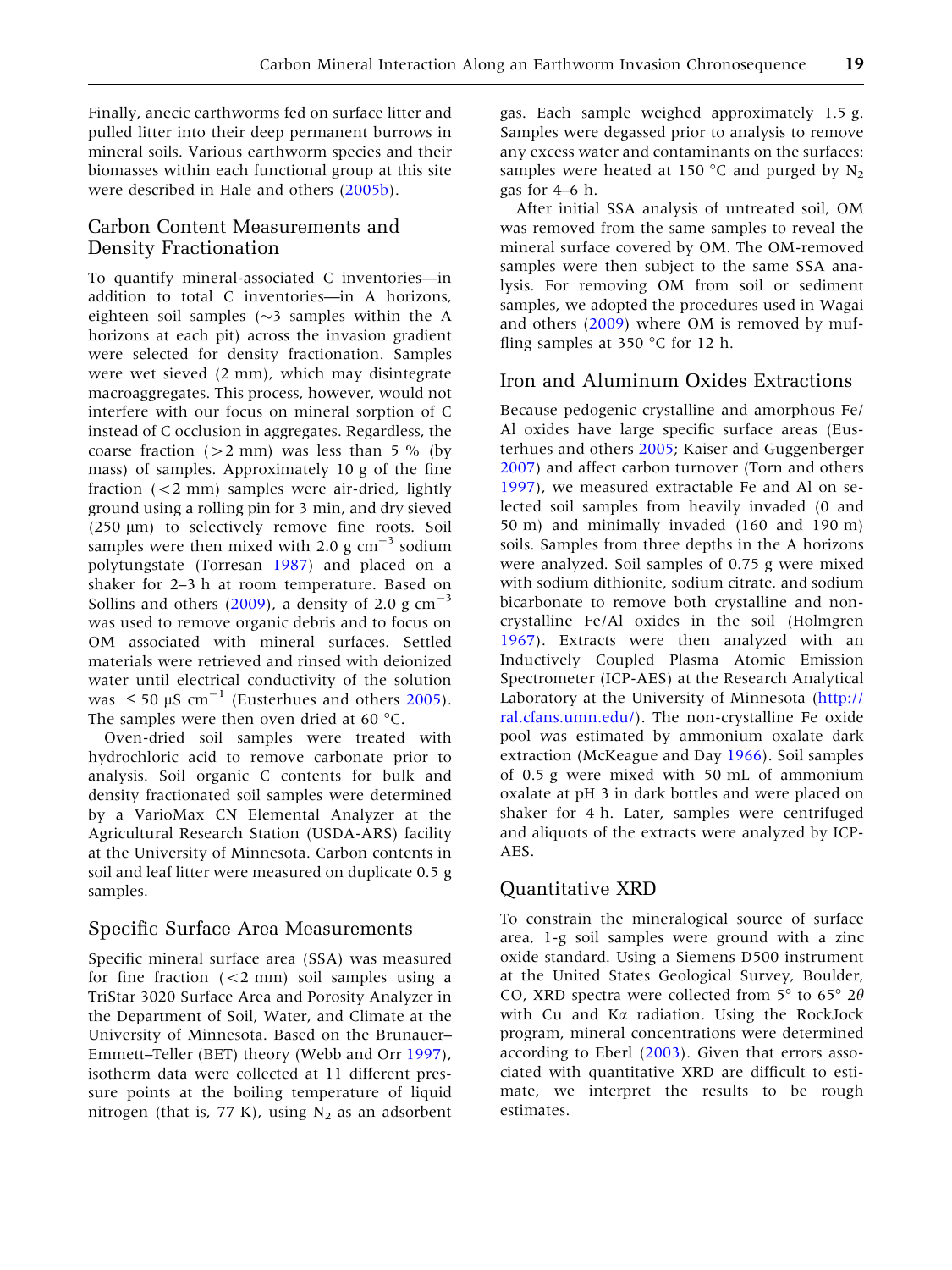#### **CALCULATIONS**

#### Mass Equivalent Depths (MED)

Because exotic earthworms affect soil bulk density (Hale and others [2005a\)](#page-13-0), different masses of overlying soil materials may be found at identical soil depths. To eliminate this effect, we adopted mass equivalent depth (MED). The MED represents the overlying soil mass. For example, MED of  $1.9 \text{ g cm}^{-2}$  represents a soil depth where the overlying soil mass per  $cm<sup>2</sup>$  is 1.9 g which was equivalent to the thickness of pre-existing A horizons ( $\sim$ 6 cm) prior to the arrival of epi-endogeic or endogeic species. An MED of 18.2 g  $\text{cm}^{-2}$  corresponded to the lower boundaries of the loess layer  $(\sim$ 35-cm depths) and thus included A horizons thickened by endogeic mixing. The MED, in units of g  $\text{cm}^{-2}$ , was calculated as:

$$
MED = \sum_{i=1}^{N} (\Delta z_i \times BD_i)
$$
 (1)

where BD was the bulk density (g  $cm^{-3}$ ),  $\Delta z$  was the thickness of a sampled layer (cm),  $i$  indicated the i-th layer sampled, and N was the total number of sampled layers above the depth of interest.

#### Carbon Inventories

Soil C inventory for a horizon, X, was calculated as:

$$
CI_X = \sum_{i=1}^{N} (c_i \times \text{MED}_i)
$$
 (2)

where  $CI_X$  was the C inventory of a soil horizon, X [kg C  $m^{-2}$ ], and c was the mass fraction of C in a sample [ $kg$  kg<sup>-1</sup>]. Coarse contents were negligible because the values were less than 5 % in all samples.

## Specific Surface Areas

Mineral specific surface area (SSA) can be subdivided as:

$$
SSA_{total} = SSA_{occluded} + SSA_{exposed}
$$
 (3)

where  $SSA<sub>total</sub>$  equaled the total SSA of the mineral,  $SSA_{\text{occluded}}$  was the area covered by OM, and SSAexposed represented the area not covered by OM. Operationally, SSA<sub>total</sub> corresponds to the mineral SSA determined after removing OM. SSAoccluded was the difference between the SSA of samples measured before and after removing OM. We then quantified the percent of mineral SSA covered by OM (%SSAoccluded) (Wagai and others [2009\)](#page-13-0) as:

$$
\% SSA_{occluded} = [(SSA_{total} - SSA_{untreated})/SSA_{total}]
$$
  

$$
\times 100,
$$

$$
^{(4)}
$$

where  $SSA<sub>untreated</sub>$  referred to mineral SSA determined before the removal of OM. Here, SSA of OM was not included because numerous measurements have shown negligible BET SSA of organic matter in soils (for example, Chiou [1990](#page-12-0)).

#### **RESULTS**

# Earthworm Biomass and Species Composition

The epigeic group contributed the least to total earthworm biomass and was found across the entire transect except at 160 and 180 m (Figure [2](#page-5-0)). The endogeic group had a relatively large contribution to the earthworm biomass (Figure [2](#page-5-0)). They were not found beyond 130 m. The epi-endogeic group was among the largest contributors to biomass (Figure [2\)](#page-5-0) and were found up to 190 m. The anecic group contributed to a substantial fraction of the total earthworm biomass because the individuals have the largest biomass. The distribution of anecic earthworms was variable, and they were only present at  $\leq 60$  m. Figure [2](#page-5-0) also describes the biomass of each earthworm species by functional groups.

As shown below, endogeic species had the most profound impacts on the soil properties of interest in this study. Accordingly, we divided soil pits into two groups based on their presence: the front group without endogeic species consisted of pits at 150, 160, and 190 m, and the *rear group* with endogeic species was made of pits at 0, 50, and 100 m. The invasion threshold at 150 m, which was previously termed as the leading edge of the earthworm invasion (Hale and others [2005a,](#page-13-0) [b](#page-13-0)), was visually determined at the location where dramatic change in leaf litter biomass occurred from patchy or no litter layer to a thick forest floor.

## Carbon Concentrations and Inventories

Below the MED of 16 g cm<sup>-2</sup> ( $\sim$ 14-cm depth), C concentrations reached their minimum values and differences between each site were negligible. Soils in the rear group had substantially lower C concentrations than soils in the front group. In the front group, C concentrations declined to 1 % at the MED of 4–6 g  $\text{cm}^{-2}$ , whereas C concentrations in the rear group did so at  $10-16$  g  $cm^{-2}$ (Figure [3a](#page-6-0), b). The increased C % in upper A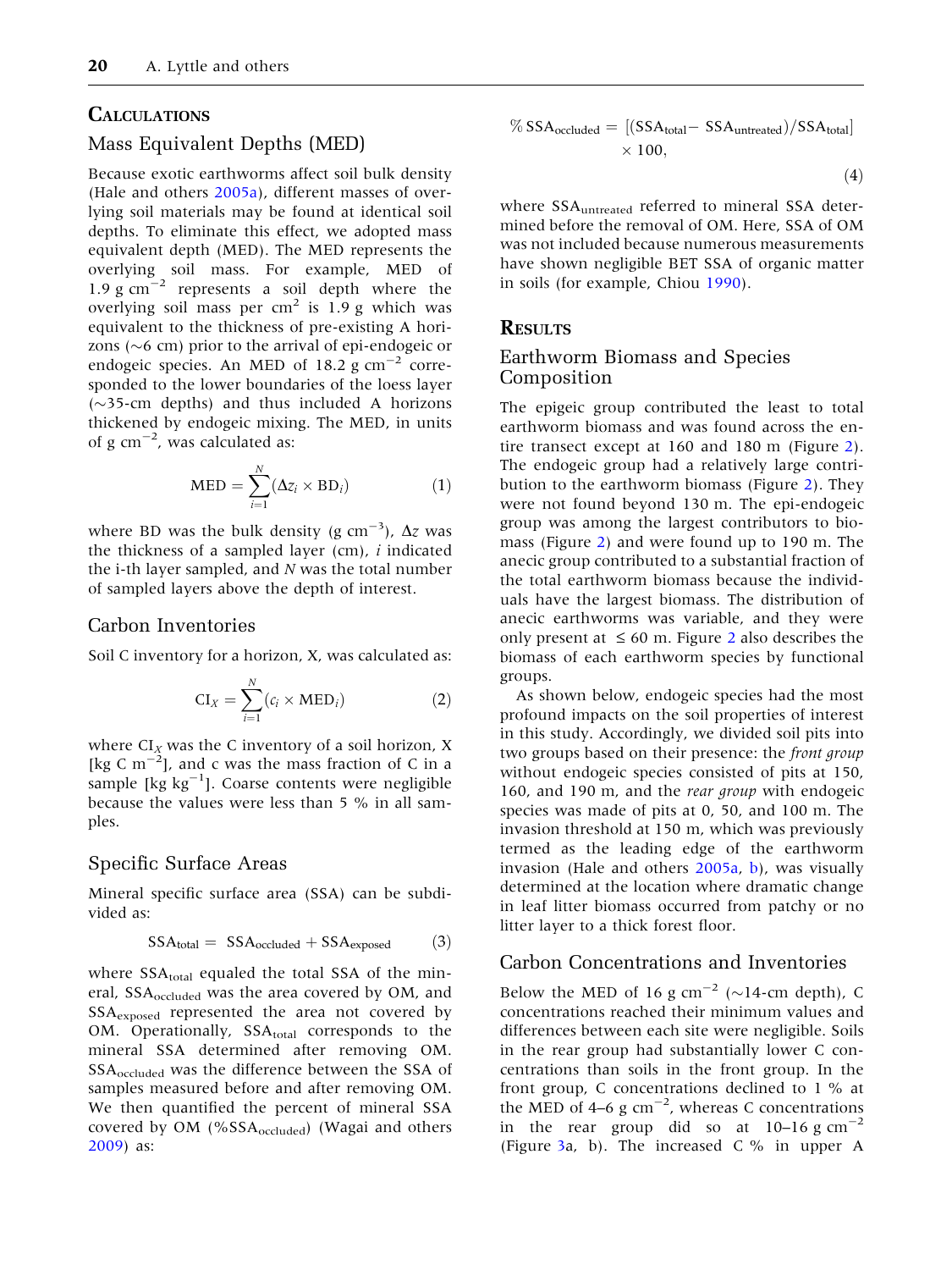<span id="page-5-0"></span>

Figure 2. Earthworm biomasses along the invasion chronosequence in 2009 by species and functional grouping. The dotted line indicates the invasion threshold. In 2009, the invasion threshold was not documented. Therefore we used the long-term trend based on Hale and others [\(2005b\)](#page-13-0) and the recent observations of the threshold in 2010 and 2011 to estimate the likely location of threshold in 2009. L. juveniles within the epi-endogeic group include the juveniles of the epi-endogeic L. rubellus and anecic L. terristris that are morphologically identical and share epi-endogeic characteristics.

horizons from 190 to 150 m was juxtaposed with an abrupt reduction between 150 and 100 m presumably due to the presence of endogeic earthworms (Figure 2). Vertical homogenization of C concentrations within A horizons was evident in

soils that were inhabited by endogeic species. Additionally, we observed greater C contents at the same MEDs of the lower A and E horizons at 0 m than at other distances presumably due to the borrowing of anecic earthworms (Figure [3](#page-6-0)b).

Carbon inventories were calculated to the MEDs of 1.9 and 18.2  $g \text{ cm}^{-2}$  (Figure [4](#page-7-0)). Carbon inventories decreased from  $4.7 \pm 0.2$  kg C m<sup>-2</sup> in the front group to 3.2  $\pm$  0.5 kg C m<sup>-2</sup> in the rear group within the MED of 1.9  $\text{g cm}^{-2}$ , and the reduction in the C inventories was most evident at the endogeic forefront at 100 m. These inventories were only slightly smaller than the C inventories calculated within the MED of  $18.2 \text{ g cm}^{-2}$ . As such, we focus on detailing C-mineral interactions within the MED of 1.9 g cm<sup> $-2$ </sup> (Figure [4\)](#page-7-0).

Across the entire transect, the upper A horizons  $(0-1.9 \text{ g cm}^{-2} \text{ MED})$  had the largest fraction (35– 69 %) of the total soil C inventories (0- to 30-cm depth). The C inventories in B horizons varied from  $0.68$  to  $3.0 \text{ kg}$  C m<sup>-2</sup>. As the C concentrations and bulk densities of B horizons did not vary along the transect, the thicknesses of B horizons explained the variation in the B horizon C inventory. The four faces of excavated soil pedons  $(1.5 \times 1.5 \text{ m}^2)$  offered large viewing areas of soil morphology and we did not find evidence of deep earthworm burrowing in the B horizons or in the lower part of the loess layers. During the excavation, we searched for earthworms in the excavated materials but failed to find them in the B horizons. Other geochemical measures covered in the next subsections provide further evidence that OM contents in the B horizons and lower part of the loess layers were not yet affected by exotic earthworms.

Changes in the upper A horizon soil C inventory along the studied transect largely arose from changes in the light density fraction. The C inventory in the light fraction above the MED of 1.9 g cm<sup>-2</sup> decreased from 3.4  $\pm$  0.2 in the front group to 1.5  $\pm$  0.7 kg C m<sup>-2</sup> in the rear group soils (Figure [4\)](#page-7-0). To the contrary, C inventory in the heavy fraction was stable and ranged from  $0.6 \pm 0.2$  in the front group to 1.1  $\pm$  0.4 kg C m<sup>-2</sup> in the rear group.

# Mineral Specific Surface Area (SSA)

Mineral SSA ranged from 0.6 to 4.2  $m^2$  g<sup>-1</sup> before OM removal (see the supplementary material Figure S-1), and the values varied from 3.6 to  $34 \text{ m}^2 \text{ g}^{-1}$  for the same samples once OM was removed (Figure [5](#page-7-0)). In the front group soils, individual values of  $SSA<sub>total</sub>$  ranged from 5 to 37 m<sup>2</sup> g<sup>-1</sup> in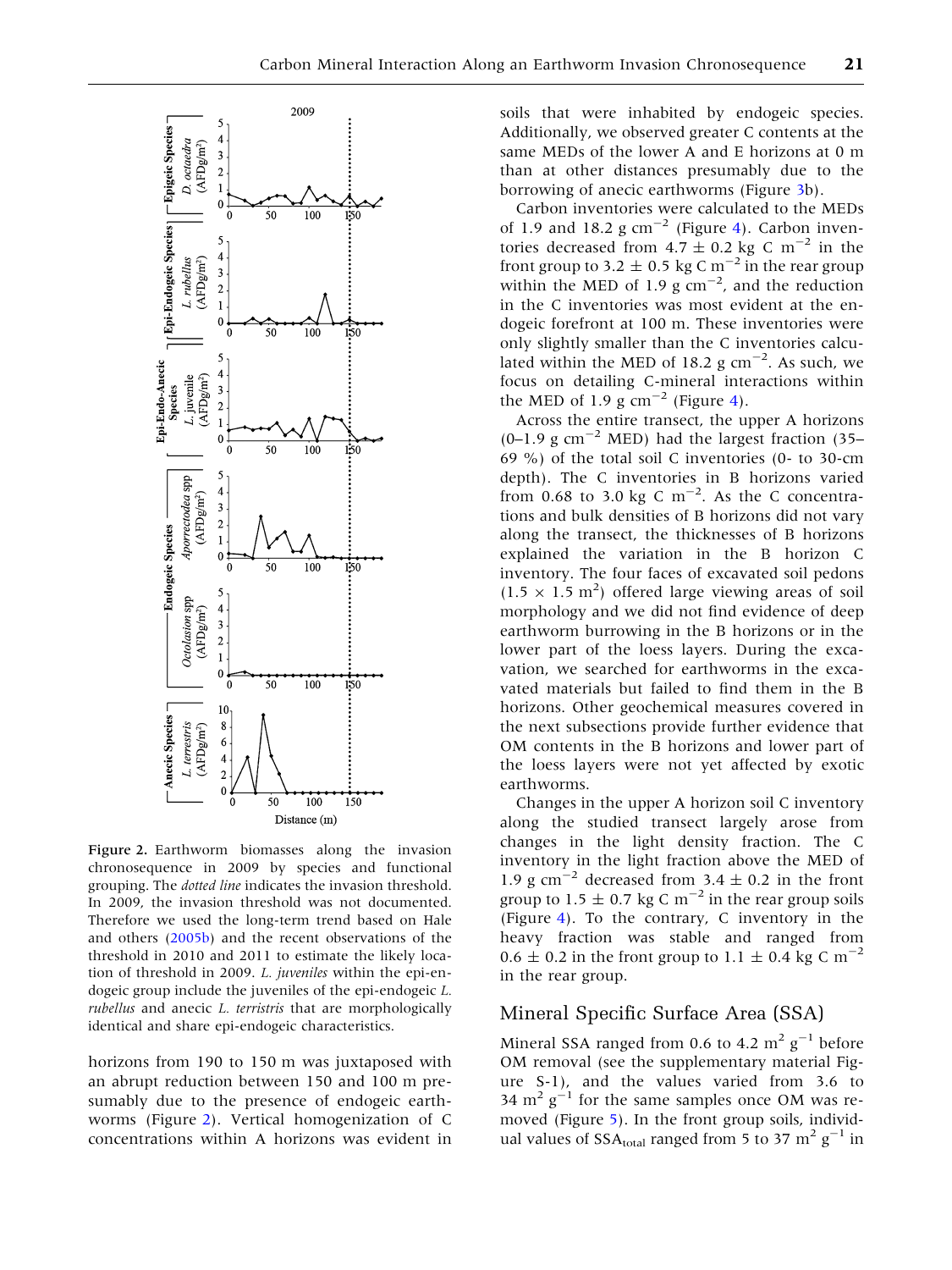<span id="page-6-0"></span>

Figure 3. A Depth profiles of C concentrations and B mass equivalent depth profiles of C concentrations. Soil C inventories were estimated by integrating the C concentrations over the mass equivalent depths.

the upper A horizons. These values decreased to 6–21 m<sup>2</sup> g<sup>-1</sup> in the rear group soils. However, the deeper A horizon (MED  $>1.9$  g cm<sup>-2</sup>) showed greater  $SSA<sub>total</sub>$  in the rear group where soils were mixed by the endogeic species than in the front group soils. We found little change in the  $SSA<sub>total</sub>$  in the loess layer below MEDs of 15 g cm<sup>-2</sup> ( $\sim$ 14-cm depth).

## Organic Matter Coverage of Mineral Surface

With epigeic earthworms (from 190 to 160 m), the OM-coated SSA (SSA<sub>occluded</sub>) increased. However, in the areas populated with epi-endogeic earthworms (150 m), SSA<sub>occluded</sub> abruptly decreased. Another step decrease occurred with endogeic earthworms (100 m). In the soils at 0 and 50 m where anecic, L. terrestris was present, we found a subsoil peak of  $SSA_{\text{occluded}}$ , within the deepened A horizons (Figure [6](#page-7-0)a).

The percent of mineral SSA covered by OM (%SSA<sub>occluded</sub>) clearly differed between the front and rear group soils (Figure [6](#page-7-0)b). Most  $(\sim 98 \%)$ mineral surface area was covered by OM above the MED of 1.9  $\text{g cm}^{-2}$  of the front group soils. In the rear group soils, however, less than approximately 80 % of the mineral surface area was covered by OM within the same MED.

## **DISCUSSION**

#### Representativeness of the Data

In 2001, the invasion threshold was at 110 m (Hale and others [2005a\)](#page-13-0). In eight years, the invasion threshold had advanced to 150 m at the averaged rate of about 5 m  $y^{-1}$ , which was comparable to the 6 to 10 m  $y^{-1}$  that was reported for the period between 1999 and 2001 (Hale and others [2004](#page-13-0)). In addition to the consistent rates of invasion progression along the transect, the observed spatial patterns in the biomasses of different earthworm functional groups (Figure [2](#page-5-0)) agreed well with the former earthworm monitoring data at the site by Hale and others [\(2005b\)](#page-13-0). They found that epigeic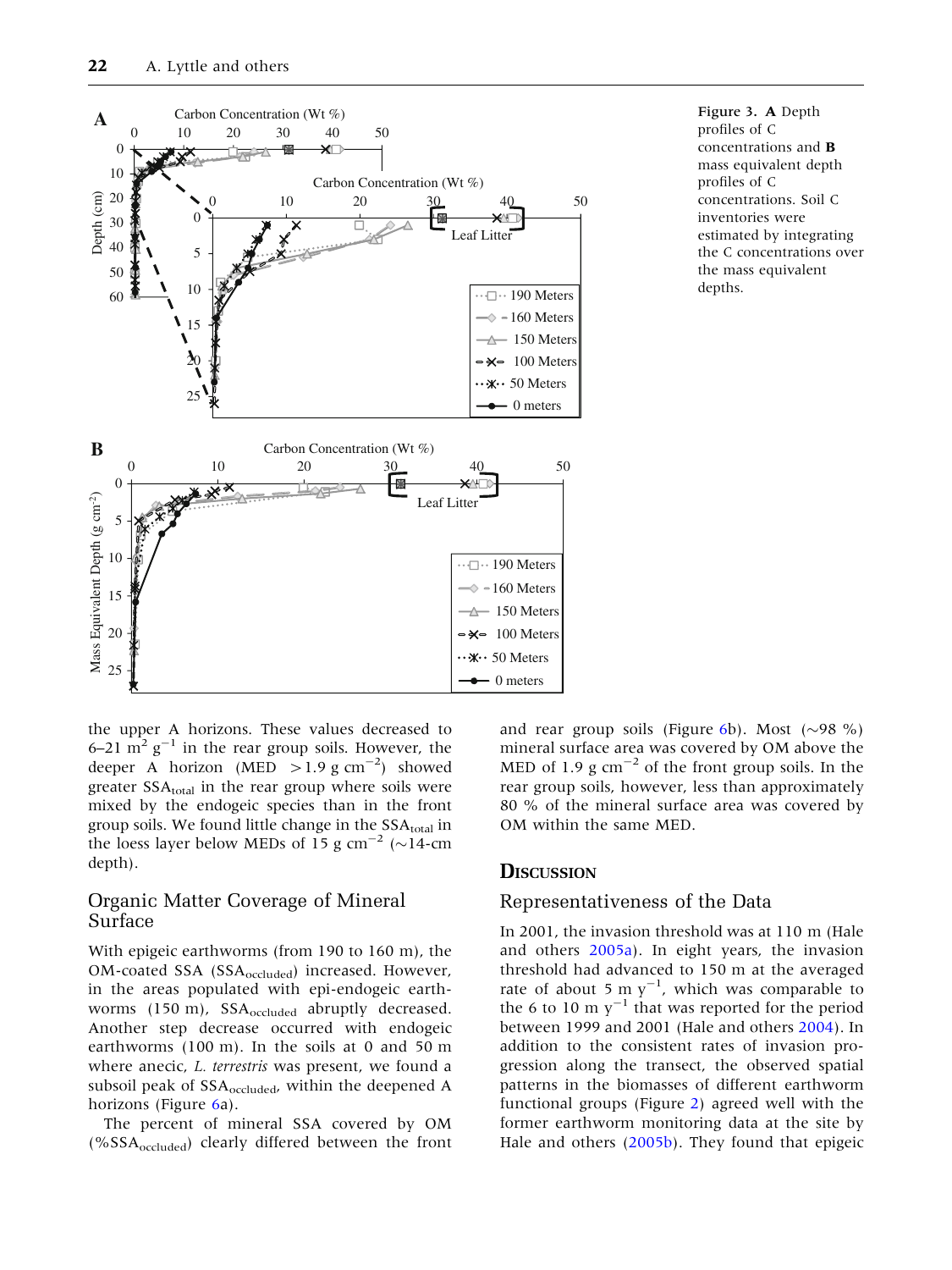<span id="page-7-0"></span>

Figure 4. Soil C inventory (solid lateral line) in the light (<2.0 g cm<sup>-3</sup>) and the heavy (>2.0 g cm<sup>-3</sup>) fractions to the MED of 1.9 g cm<sup>-2</sup> ( $\sim$ A horizon) and soil C inventory to the MED of 18.2 g cm<sup>-2</sup> (dotted lateral line) that includes the newly created lower layer of A horizon by earthworm driven mixing and the loess layer. The *solid vertical line* represents the forefront of endogeic species that divides the studied transect into the front and rear groups, and the dotted line represents the earthworm invasion threshold.



Figure 5. Mass equivalent depth profiles of  $SSA<sub>total</sub>$ (after the removal of organic matter). Note that the most significant changes in the values of  $SSA<sub>total</sub>$  between the frontal group (150, 160, and 190 m) and rear group (0, 50, and 100 m) occurred in the top 10 g  $\text{cm}^{-2}$  of MED.

earthworms were the group that first invaded along this transect, followed by endogeic, then by anecic earthworms. The existing earthworm biomass data, including the results from this study, consistently showed that the diversity of earthworm functional groups increased with the duration of earthworm invasion.

These observed rates of invasion and distributions of earthworm functional groups were mirrored by our soil morphology and C content data,



Figure 6. Mass equivalent depth profiles of A SSA<sub>occluded</sub> and **B** the percent fraction of SSA<sub>occluded</sub> relative to the  $\mathsf{SSA}_{\mathsf{total}}.$  Note that  $\mathsf{SSA}_{\mathsf{occluded}}$  values changed most in the upper A horizon (that is,  $\langle MED \space of \space 1.9 \space g \space cm^{-2} \rangle$ .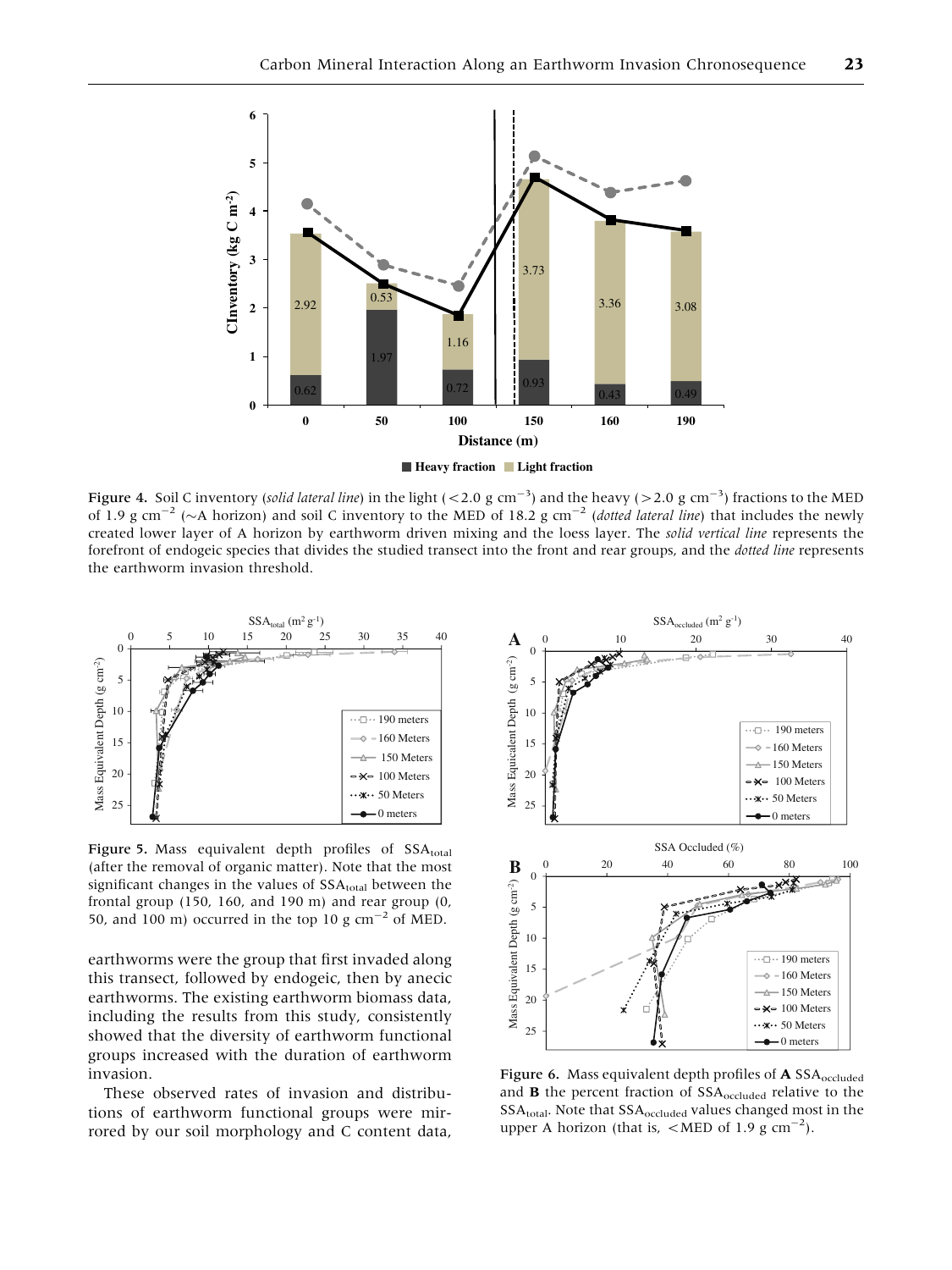which supports our contention that six strategically placed soil pits in a design that balanced existing site knowledge with comprehensive laboratory analyses was a reasonable approach to decipher dynamic soil C responses to earthworm invasion.

## Role of Exotic Earthworms in Controlling Total Mineral SSA

In all examined soils,  $SSA<sub>total</sub>$  decreased with increasing soil depth in the A horizon, and this depth trend was particularly pronounced in the front group soils (Figure [5\)](#page-7-0). The source of the  $SSA<sub>total</sub>$  in A horizons may have been secondary phyllosilicate minerals such as illite/smectite and kaolinite; SSAtotal and these secondary phyllosilicate minerals were similarly distributed with depth in soil profiles (see supplementary data Figure S-2. For kaolinite data, see Resner and others [2011](#page-13-0)). Kaolinite has SSA ranging from 10 to 20  $\mathrm{m^{2}\ g^{-1}}$ , illite has SSA of 70 to  $120 \text{ m}^2 \text{ g}^{-1}$ , and smectite has SSA of 600 to 800  $\mathrm{m}^2$  g<sup>-1</sup>, with more than 80 % of that SSA associated with internal layers of smectite (Essington [2004\)](#page-12-0).

With the presence of epi-endogeic earthworms (150 and 100 m), the upper A horizon had declining  $SSA_{total}$ . This change was further accompanied by increased  $SSA<sub>total</sub>$  in the lower A horizon  $(\sim]1.9$  to 6.7 g cm<sup>-2</sup>) of the soils at 0 and 50 m (Figure [5\)](#page-7-0). The most straightforward explanation for this shift was vertical mixing of A horizons with underlying loess layers by epi-endogeic and endogeic species. Depth profiles of secondary phyllosilicate minerals were more homogeneous in the rear group soils (see supplementary material Figure S-2). Likewise, silt and fine sand particles from the loess layer must have been incorporated into the expanding A horizon. The loess layer, dominated by quartz and potassium plagioclases (Resner [2013\)](#page-13-0), was remarkably homogeneous along the transect in its mineralogy and had a consistently low SSA of approximately 3.36  $\pm$  0.42 m<sup>2</sup> g<sup>-1</sup> (Figure [5\)](#page-7-0).

We estimated the extent to which loess layer materials were mixed into the A horizon and its impact on decreasing the averaged  $SSA<sub>total</sub>$  in the upper A horizons. Our measurements of A horizon thicknesses and bulk densities (data not shown) revealed that both quantities increased with greater earthworm invasion, which had been previously shown at the study site (Hale and others [2005a](#page-13-0)). Based on the increasing mass of A horizon per ground surface area, we calculated that the exotic earthworms would incorporate approximately 0.4 kg  $m^{-2}$  of the loess materials into the A horizon with each meter of advance through the forest soil.

This calculation, when combined with the  $SSA<sub>total</sub>$  of the loess layer, suggested that the averaged  $SSA<sub>total</sub>$  of the A horizon should have decreased by 2.7  $m^2$  g<sup>-1</sup> over the length of invasion transect, which overestimated the observed reduction (Figure 7). This discrepancy may have arisen because invasive earthworms simultaneously increased pedogenic crystalline (dithionite citrate extraction) and amorphous (ammonium oxalate extraction) Fe oxides in the soils (see supplementary material Figure S-3a, b). Secondary Fe oxides extractable by dithionite citrate and ammonium oxalate are known to have high SSA (Pronk and others [2011](#page-13-0)). For instance, ferrydydrites have SSAs of 200-400  $m^2$   $g^{-1}$ , amorphous oxides have SSAs of 305–412  $m^2$   $g^{-1}$ , and crystalline Fe oxides have SSAs of 116–184  $\text{m}^2$  g<sup>-1</sup> (Borggaard [1982;](#page-12-0) Cornell and Schwertmann [2003](#page-12-0)). Our measurements do not inform what fraction of  $SSA<sub>total</sub>$  is explained by the secondary iron oxides, but both Pronk and others ([2011\)](#page-13-0) and Kaiser and Guggenberger [\(2000](#page-13-0)) found that crystalline Fe oxides were most likely the primary sources of mineral SSA in both agricultural and forested environments.

The increase in the concentrations of the two iron oxide pools from the front to rear group soils matched the furthest advance of the endogeic earthworm at 100 m and the presence of epi-endogeic earthworm between 150 and 100 m (Figure [2\)](#page-5-0). Because earthworm guts are anoxic (Drake



Figure 7. Measured, expected, and averaged mineral total surface area within upper A horizons. The grey colored line represents the expected trend of averaged  $SSA<sub>total</sub>$  in A horizons (to the MED of  $1.9 \text{ g cm}^{-2}$ ) if changes in the mineral  $SSA<sub>total</sub>$  in the A horizon was solely due to the mixing-driven inclusion of low SSA loess materials into the A horizon. The *dark solid line* represents actual  $SSA_{total}$ found along the transect. The solid vertical line divides the front and rear groups, and the dotted vertical line represents the invasion threshold.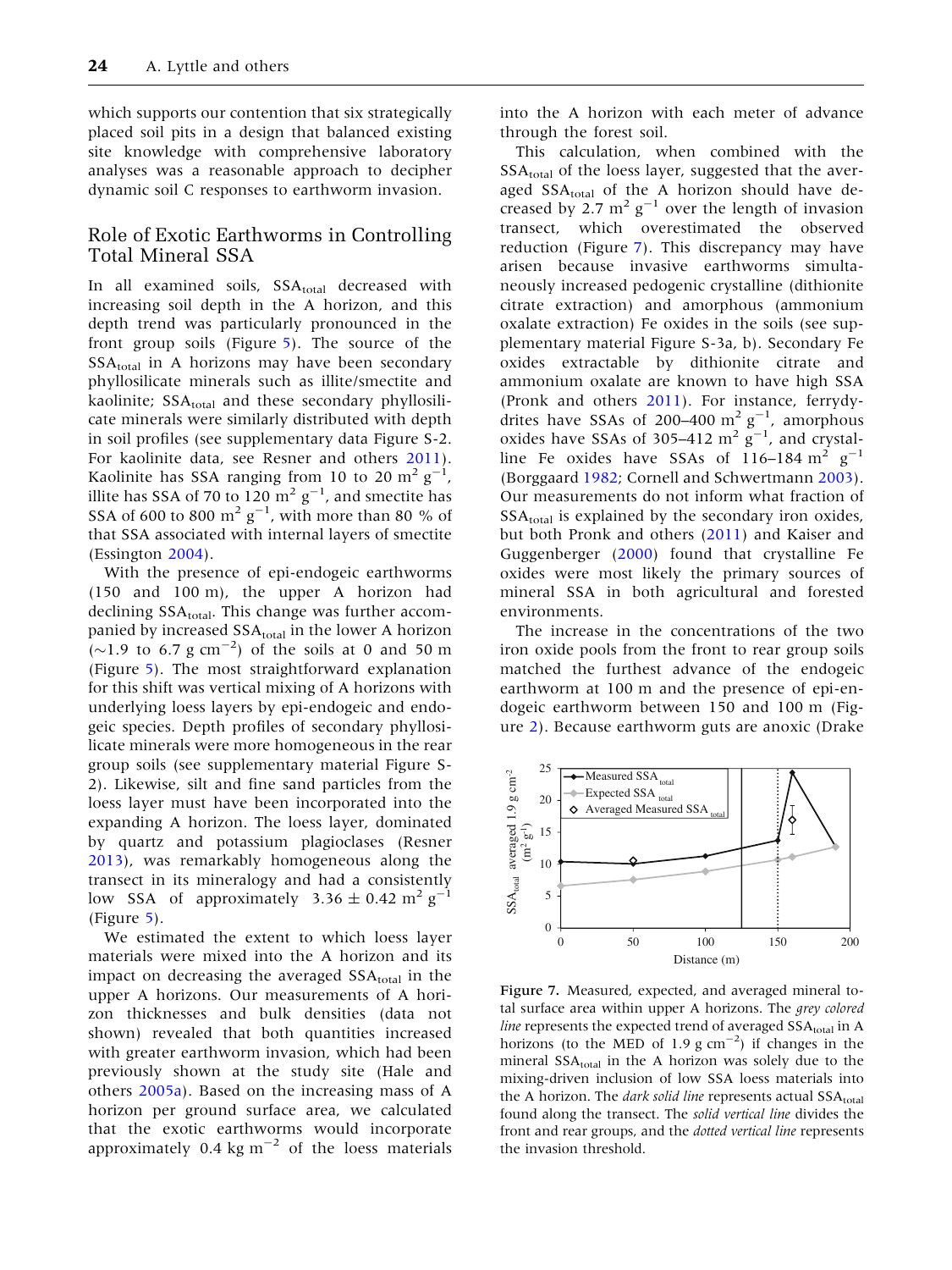<span id="page-9-0"></span>

Figure 8. Relationship between the A %SSA<sub>occluded</sub> with respect to  $SSA<sub>total</sub>$  and **B** the same with annotation.

and Schramm [2006](#page-12-0)), Fe in soil materials ingested by geophagous endogeic earthworm (in particular, Apporectodea) may be reduced and become soluble upon passage through the gut. The dissolved Fe may later be re-oxidized and re-precipitated as Fe oxides in the aerobic environment. For example, Fe oxides increased as soil materials passed through earthworm guts (Oyedele and others [2006\)](#page-13-0). Likewise, the increased  $SSA<sub>total</sub>$  of the newly created

lower A horizon (~1.9 to 6.7 g  $\rm cm^{-2})$  in rear group soils (Figure [5\)](#page-7-0) may be explained by the physical inclusion of secondary phyllosilicate minerals into the loess layer and the biogeochemical production of secondary iron oxides.

Though not shown in Figure [5](#page-7-0), the values of  $SSA<sub>total</sub>$  of the materials in the B horizons immediately beneath the loess layer were  $11.6 \pm 0.9$  m<sup>2</sup> g<sup>-1</sup>, substantially greater than those in the loess layer.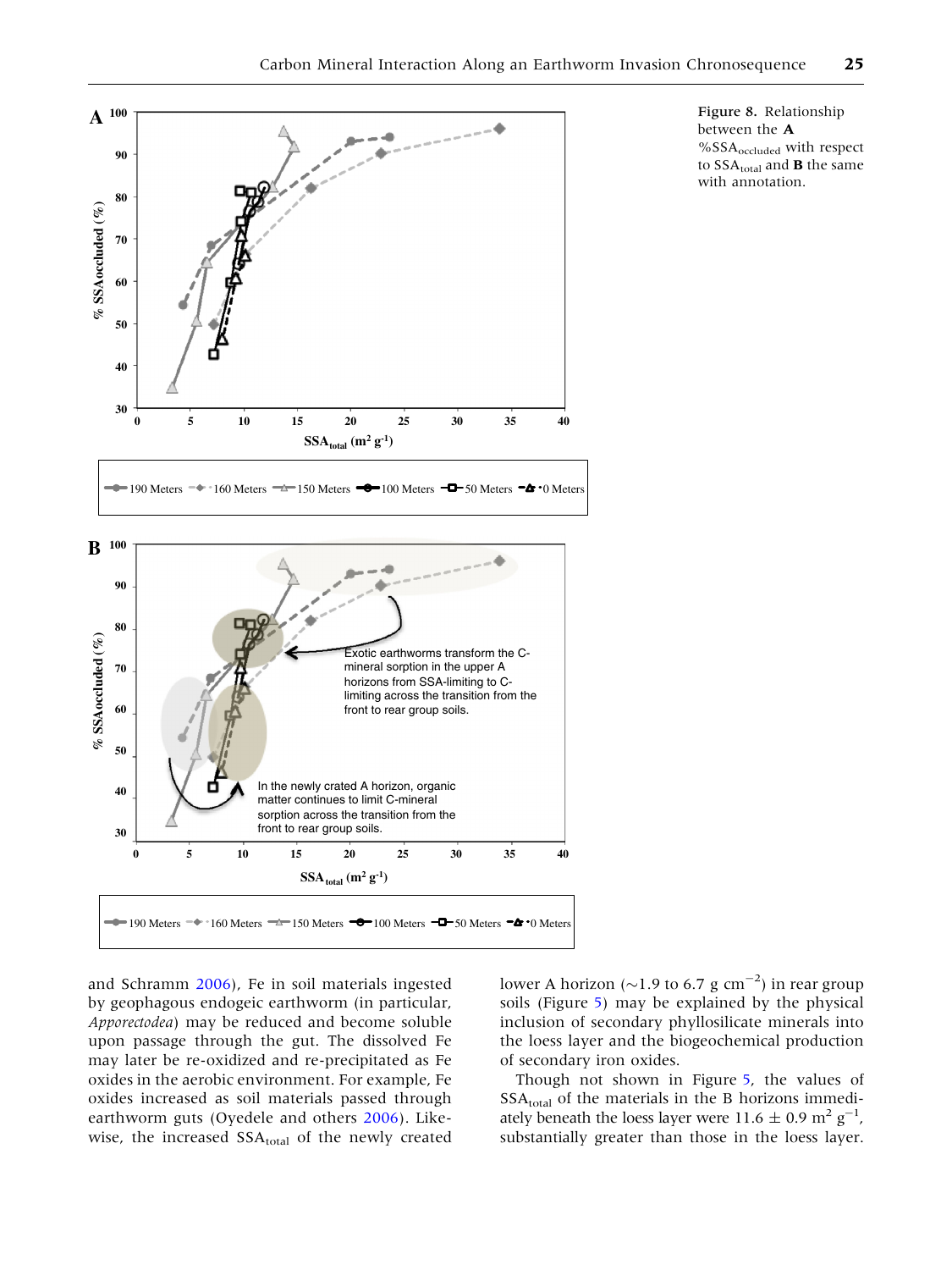<span id="page-10-0"></span>The B horizons with peak clay contents were found to have  $SSA_{\text{total}}$  of  $20.7 \pm 6.0$  m<sup>2</sup> g<sup>-1</sup>. Therefore inclusion of a small amount of B horizon materials into the overlying loess layer could increase its  $SSA_{total}$  significantly. However, in agreement with the negligible presence of earthworms below the A horizon described above, there was little change in the  $SSA<sub>total</sub>$  of the loess layer near the boundary to the underlying clay-rich B horizon.

Therefore, we rejected the first hypothesis that burrowing earthworms (epi-endogeic, endogeic, and anecic species) increased mineral SSA in the A horizon by incorporating clay minerals from the underlying clay-rich B horizons. Instead, earthworm bioturbation was largely limited to mixing within A horizons and between A horizons and the underlying loess at the study site.

### Limiting Factors for OM Sorption on Mineral Surface

We hypothesized that greater mixing by earthworms would increase the size and fraction of OMoccluded mineral surface area by enhancing physical contact between OM and mineral surfaces. Our results were not consistent with this hypothesis. The soils inhabited only by epigeic earthworm species have not only larger  $SSA_{occluded}$  but also generally higher percentages of SSAtotal covered with OM in upper A horizons (Figure [6](#page-7-0)a, b). With the arrival of epi-endogeic and endogeic earthworms, less mineral surface area was present in upper A horizons (discussed above) and smaller fractions of the surface area were covered with OM. It is also notable that the upper A horizon of the soil at 150 meter represented the transition in SSA<sub>occluded</sub> from the front to rear groups but clearly belonged to the front group in terms of  $%$ SSA<sub>occluded</sub>.

It appears that OM-mineral sorption was limited by available mineral surface area prior to the arrival of endogeic earthworms (Figure [8\)](#page-9-0). Within the MED of  $1.9 \text{ g cm}^{-2}$ , no less than 97 % of the total mineral surface area, over the range from 13 to 35  $\mathrm{m}^2$  g<sup>-1</sup>, was consistently covered by OM (Figure [8b](#page-9-0)). It is reasonable to assume that the remaining approximately 3 % of the OM-free mineral surface area originated from primary minerals like quartz and plagioclase which are nonreactive for the sorption of OM. All available mineral surface was occluded by OM where the highest contents of light-fraction carbon were also observed.

With the arrival of endogeic earthworms, however, OM-sorption on mineral surface in the upper A

horizon appears to become limited by mineral-free or light fraction OM (Figure [8](#page-9-0)b). The inventory of light fraction C in the upper A horizon was reduced by half from 3.4  $\pm$  0.2 kg C m<sup>-2</sup> in the front group soils to  $1.5 \pm 0.7$  kg C m<sup>-2</sup> in the rear group soils (Figure [4\)](#page-7-0) as endogeic earthworms consumed and vertically rearranged soil OM. To examine mineral availability for OM sorption, we calculated the inventory of total mineral surface area within the same upper A horizon where MED was 0 to 1.9 g cm<sup>-2</sup> (Figure 9a). There was  $0.32 \pm 0.046 \times$  $10^6$  m<sup>2</sup> of SSA<sub>total</sub> in the upper A horizon per ground surface area of  $1 \text{ m}^2$  in the front group. This value decreased to  $(0.19 \pm 0.044) \times 10^6$  m<sup>2</sup> in the rear group, a reduction by 40 % (Figure 9a). A still smaller fraction of the mineral surface area was covered by OM in the rear group soils than in the front group soils. Such dramatic reductions in SSAtotal were still less than the reduction of light fraction C (Figure [4\)](#page-7-0). Such disproportionate reductions in mineral surface area and mineral-free OM



Figure 9. A-horizon inventories of  $A$  SSA<sub>total</sub> and **B** SSAoccluded. Changes in soil bulk densities and A horizon thicknesses were considered in the calculation of inventories. The solid line separates the front and rear groups, and dotted line shows the earthworm invasion threshold.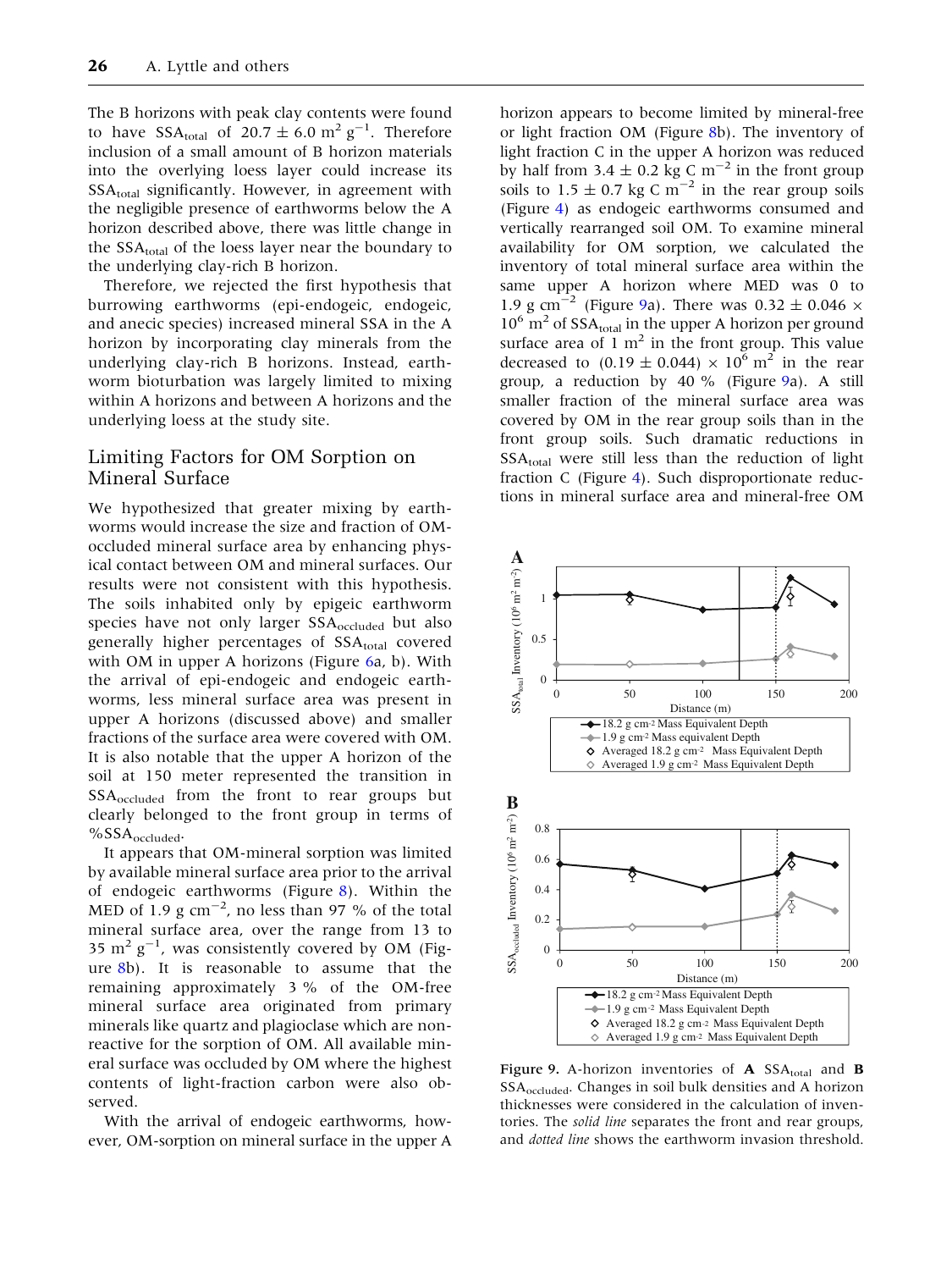may have caused a shift from mineral-limitation to OM-limitation in controlling OM-sorption on minerals with the invasion of endogeic earthworms.

Regarding this transition from mineral-limitation to OM-limitation, the upper A horizon at 150 meter offers an opportunity to examine a transitional state. Here, epi-endogeic earthworms had incorporated loess materials into the A horizon and reduced  $SSA_{total}$  in the upper A horizon (Figure [5](#page-7-0)). Such a reduction in  $SSA<sub>total</sub>$  occurred, however, while the C content in the upper A horizon was reaching the maximum values observed over the entire transect (Figure [3](#page-6-0)b). Here, epi-endogeic mixing of litter layer into mineral soil had enriched carbon content in the upper A horizon, but the accelerated endogeic consumption of the organic matter in the upper A horizon had not yet occurred. The combined effect was that OM-mineral sorption in the upper A horizon continued to be limited by mineral surface area.

For the lower A horizons that were newly created by mixing of A horizons and loess layers, the slight increase in the  $SSA<sub>total</sub>$  in the rear group soils occurred due to mixing of secondary phyllosilicate clay mineral and iron oxides from the pre-existing A horizons into the loess layer. Such increases in  $SSA<sub>total</sub>$ , however, did not result in similar increases in SSAoccluded (Figure [6](#page-7-0)a, b). We concluded that, as the upper portion of the loess layer was mixed into lower A horizons by earthworms, this zone continued to be OM-limiting in terms of OM-sorption on minerals.

Therefore, within the A horizons, there were contrasting changes in factors that limited C-mineral sorption along the earthworm invasion transect. The A horizon thickness varied along the transect. If we had considered the A horizon as one entity affected by earthworm activity, which has been typical of biogeochemical studies of invasive earthworms, we would not have identified changes in mechanisms that controlled C-mineral sorption. It should be, however, noted that the contribution of newly created lower A horizon in the soil C inventory was negligible (Figure [4](#page-7-0)) relative to the upper A horizon.

# Organic Matter Sorption on Mineral Surface and Soil Carbon Inventory

Despite reductions in A horizon inventories of C across the transition from the front to rear group soils, the inventories of the heavy fraction C remained indistinguishable across the transition (Figure [4\)](#page-7-0). Although a limited number of soil sampling pits prevents generalization, it is notable

that the heavy fraction C inventory was particularly high at 50 m where the presence of endogeic and anecic species was strongest (Figure [2](#page-5-0)). This trend, however, was not consistent with the observed  $SSA_{\text{occluded}}$ . The inventories of  $SSA_{\text{occluded}}$ within the MED of 1.9  $\text{g cm}^{-2}$ , decreased from  $0.29 \pm 0.04 \times 10^6$  m<sup>2</sup> m<sup>-2</sup> in the front group to  $0.15 \pm 0.005 \times 10^6 \text{ m}^2 \text{ m}^{-2}$  in the rear group (Figure [9a](#page-10-0), b). Two potential mechanisms may have contributed to the discrepancy. Coverage of mineral surface with OM was found to be patchy rather than continuous (Kaiser and Guggenberger [2003;](#page-13-0) Ransom and others [1998](#page-13-0)), and multi-layered (Kleber and others [2007\)](#page-13-0) rather than mono-layered (Mayer [1999](#page-13-0)). As endogeic earthworms affect OM-mineral sorption by mixing soils and ingest OM and minerals, OM sorption on mineral surface may have become more patchy resulting in reduced %SSAoccluded.

Second, the persistent heavy fraction OM may be due to increased aggregation in soils inhabited by endogeic species. Along the studied transect, the pre-endogeic soils had A-horizon materials that were largely structureless and free of aggregates. However, A-horizon soils with endogeic species had strong medium size granular structure, which may have contributed to physically occluding OM and thus maintaining heavy fraction carbon. The way that mineral-occlusion of C responded to earthworm bioturbation may thus be distinct from that of mineral-C sorption. Although the decreases in mineral SSA and OM negatively affected C sorption onto mineral surface in this study, our field observation revealed a greater degree of mineral aggregation. Therefore, impacts of exotic earthworms on mineral-associated soil C inventory may not only be dependent upon absolute and relative abundances of soil OM and mineral surface area and sorption mechanisms but also be subject to somewhat independent formation of aggregates affected by exotic earthworms.

Studies on soil C inventories, conducted in earthworm infected deciduous forests in Minnesota and New York, USA, offered compounding results regarding the positive or negative response of soil C inventory to exotic earthworms (for example, Alban and Berry [1994](#page-12-0); Burtelow and others [1998](#page-12-0); Bohlen and others [2004a](#page-12-0) and [b](#page-12-0); Wironen and Moore [2006](#page-13-0)). These conflicting outcomes may reflect differences among stages of earthworm invasion and also the specifics of earthworm-derived OM-mineral interactions within a given ecosystem that are constrained by soil properties. Therefore, we feel that studies of the specifics of C-stabilization on soils may provide valuable insight to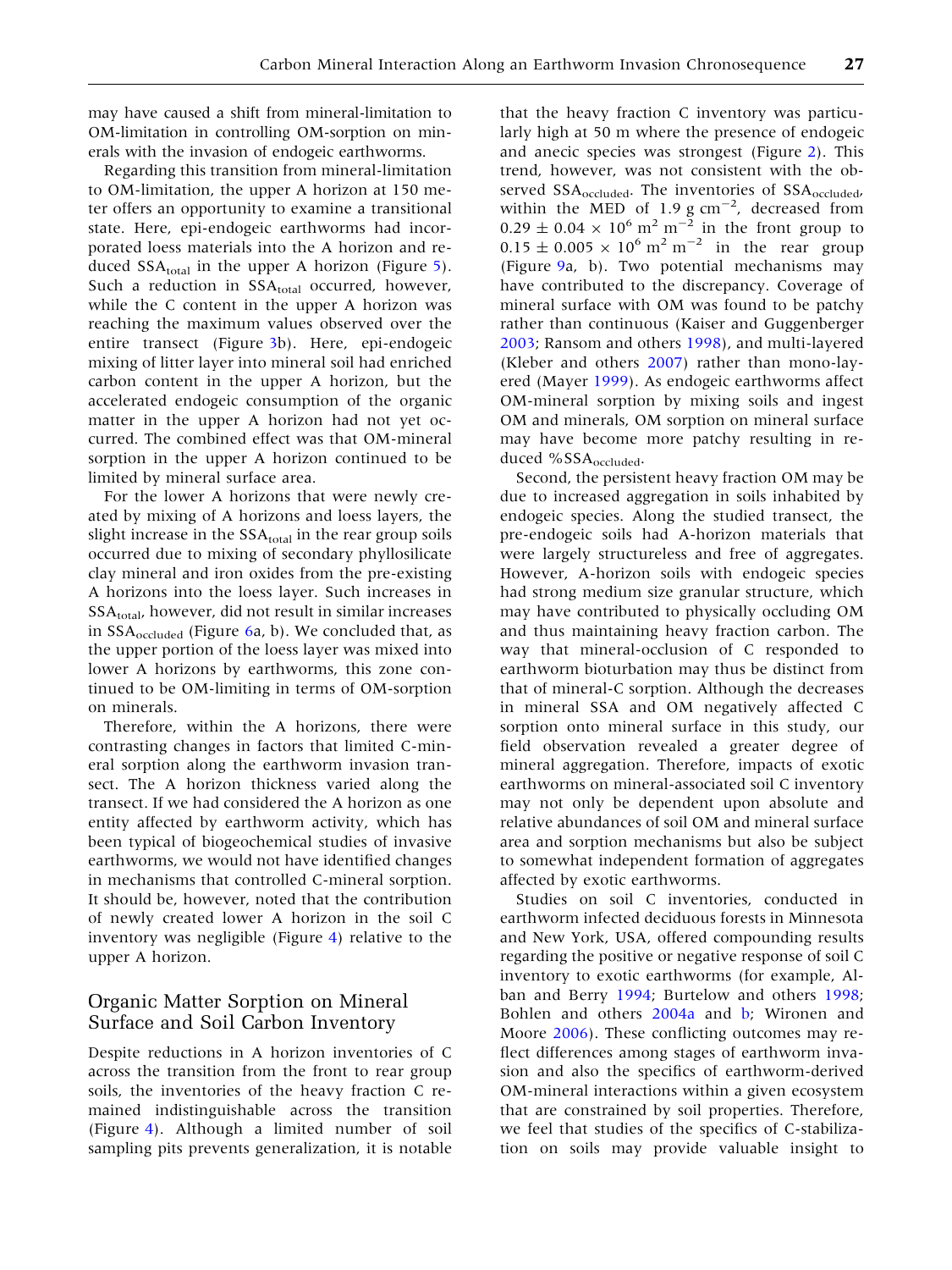<span id="page-12-0"></span>reconcile why findings have varied among earthworm-invaded sites.

#### **CONCLUSION**

We rejected our hypotheses that earthworms would increase mineral SSA of A horizon materials by upwardly moving the clay rich B horizon materials into A horizons and would enhance OM sorption on mineral surfaces by mixing them. Both endogeic and anecic earthworms did not burrow below the loess layer at our site. Had the A horizon directly overlain a less dense clay rich B horizon, earthworm driven soil mixing may have increased SSA<sub>total</sub> in the A horizon with a potential to sorb more OM. This scenario suggests that the effects of invasive earthworms on C-mineral sorption and thus soil C storage could be further determined by initial soil properties such as horizonation, mineralogy, and texture and the behavioral responses of exotic earthworms to the soil properties.

Our study highlights that the limiting factor on OM-mineral sorption in the upper A horizons shifted from available mineral surface area before endogeic invasion to available OM after endogeic invasion. In other words, exotic endogeic earthworms deplete the available OM pool at a rate faster than sorption of OM on new mineral surface. At our study site, earthworm driven mixing thickened A horizon. However, as our analysis showed, C-mineral sorption in this newly created zone remained OM-limiting and was far from negating the loss of C observed in the upper A horizon. Whether there exist systems where new OM-mineral sorption balances or outweighs OM-consumption is an intriguing question that remains to be tested. This shift in OM-mineral interactions occurred within 10 years of the arrival of endogeic earthworms, illustrating the efficiency with which exotic earthworms affect the key ecosystem process in formerly earthworm-free glaciated forests. We refuted our original hypotheses but determined some underlying mechanisms, which shows a strong potential for applying this approach to other soil systems influenced by bioturbators.

#### ACKNOWLEDGEMENTS

This study was financially support by a USDA NRI Grant to K. Yoo, A.K. Aufdenkampe, and C.Hale. Yoo's effort was partly covered by Hatch funding from Agricultural Experiment Station. We thank Cristina Fernandez, Jim Barott and Becky Knowles for their help in the field. We also appreciate detailed and constructive comments by our colleagues:

Lee Frelich at the University of Minnesota, Don Ross at the University of Vermont and Kurt Smemo at the Holden Arboretum. We thank constructive comments from two anonymous reviewers.

#### REFERENCES

- Adams MB, Loughry LH, Plaugher LP. 2004. Experimental Forests and Ranges of the USDA Forest Service. Newtown Square (PA): US Department of Agriculture.
- Alban DH, Berry EC. 1994. Effects of earthworm invasion on morphology, carbon and nitrogen of a forest soil. Appl Soil Ecol 1:243–9.
- Baldock JA, Skjemstad JO. 2000. Role of the soil matrix and minerals in protecting natural organic materials against biological attack. Org Geochem 31(7):697–710.
- Bohlen PJ, Pelletier D, Groffman PM, Fahey TJ, Fist MC. 2004a. Ecosystem consequences of exotic earthworm invasion of north temperate forests. Ecosystems 7:1–12.
- Bohlen PJ, Pelletier DM, Groffman PM, Fahey TJ, Fisk MC. 2004b. Influence of earthworm invasion on redistribution and retention of soil carbon and nitrogen in northern temperate forests. Ecosystems 7:13–27.
- Bohlen PJ, Scheu S, Hale CM, McLean MA, Migge S, Groffman PM, Parkinson D. 2004c. Non-native invasive earthworms as agents of change in northern temperate forests. Front Ecol Environ 2(8):427–35.
- Borggaard OK. 1982. The influence of iron oxides on the surface area of soil. J Soil Sci 33:443–9.
- Burtelow AE, Bohlen PJ, Groffman PM. 1998. Influence of exotic earthworm invasion on soil organic matter, microbial biomass and denitrification potential in forest soils of the northeastern United States. Appl Soil Ecol 9:197–202.
- Chiou CT. 1990. The surface area of soil organic matter. Environ Sci Technol 24:1164–6.
- Cornell RM, Schwertmann U. 2003. The iron oxides: structure, properties, reactions, occurrences and uses. Weinheim (DE): Wiley. p 664.
- Crooks J. 2002. Characterizing ecosystem-level consequences of biological invasions: the role of ecosystem engineers. Oikos 97:153–66.
- Drake HL, Schramm HMA. 2006. Earthworm gut microbial biomes: their importance to soil microorganisms, denitrification, and the terrestrial production of the greenhouse gas  $N<sub>2</sub>O$ . Soil Biol 6:65–87.
- Eberl DD. 2003. User's guide to Rockjock: a program for determining quantitative mineralogy from powder X-ray diffraction data. US Geological Survey Open-File Report: 03-78. p. 46.
- Essington ME. 2004. Soil and water chemistry: an integrative approach. Boca Raton (FL): CRC Press. p 534.
- Eusterhues K, Rumpel C, Kögel-Knabner I. 2005. Organo-mineral associations in sandy acid forest soils: importance of specific surface area, iron oxides and micropores. Eur J Soil Sci 56:753–63.
- Frelich LE, Hale CM, Scheu S, Holdsworth AR, Henegham L, Bohlen PJ, Reich PB. 2006. Earthworm invasion into previously earthworm-free temperate and boreal forests. Biol Invasions 8:1235–45.
- Gundale MJ. 2002. The influence of exotic earthworms on soil organic horizon and the rare fern Botrychium mormo. Conserv Biol 16:1555–73.